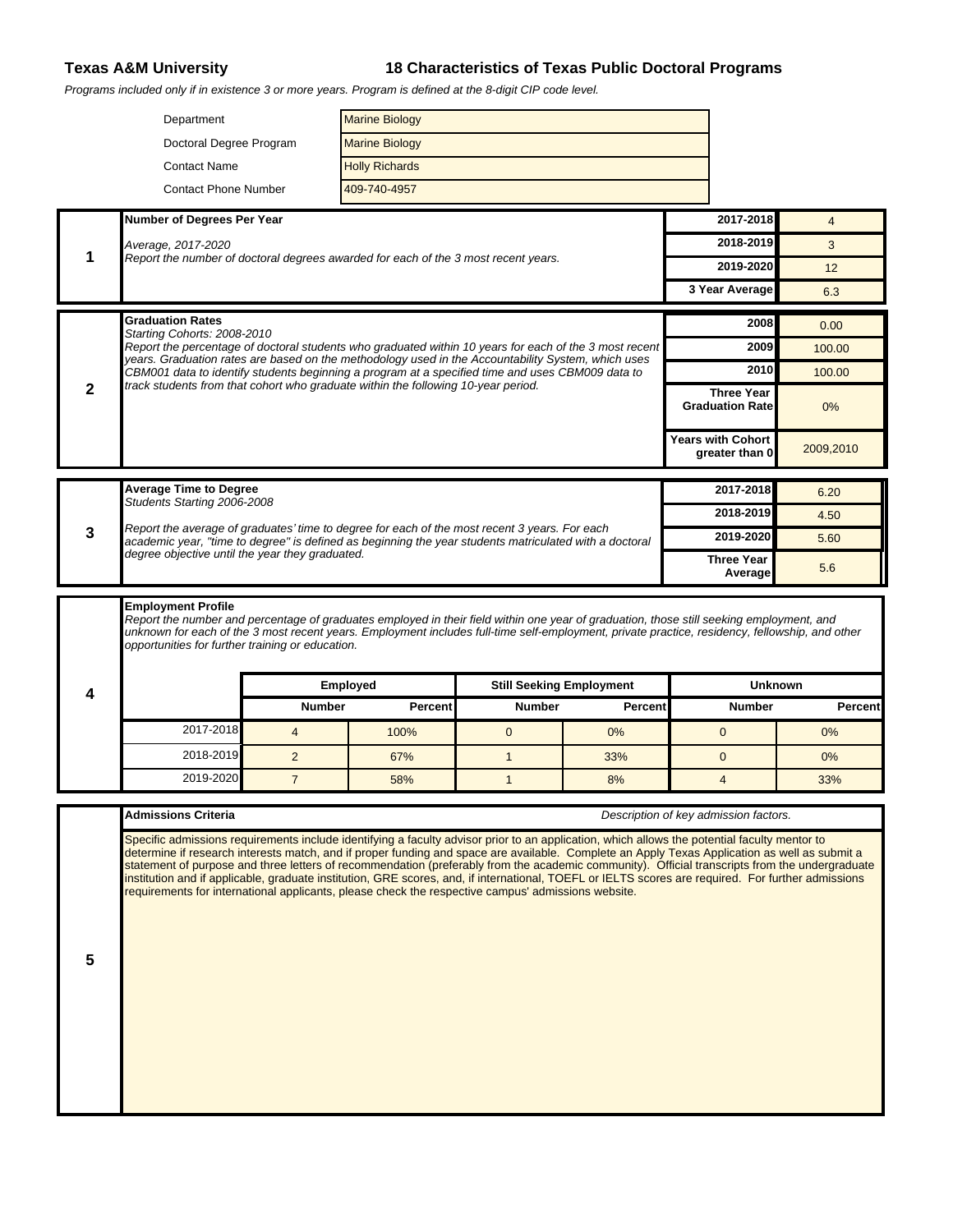|    | <b>Number of Core Faculty</b>                                                                                                                                                                                                                                                                                                                         |                                           |                                                                     |                          |                  |                           | 2017-2018                    |                                  |                                  |  |
|----|-------------------------------------------------------------------------------------------------------------------------------------------------------------------------------------------------------------------------------------------------------------------------------------------------------------------------------------------------------|-------------------------------------------|---------------------------------------------------------------------|--------------------------|------------------|---------------------------|------------------------------|----------------------------------|----------------------------------|--|
| 6  | Report the number of core faculty for each of the 3 most recent years. "Core faculty" is defined as                                                                                                                                                                                                                                                   |                                           |                                                                     |                          |                  |                           |                              |                                  | 63                               |  |
|    |                                                                                                                                                                                                                                                                                                                                                       |                                           |                                                                     |                          |                  |                           | 2018-2019                    |                                  | 65                               |  |
|    | appropriately credentialed individuals integral to the doctoral program, such as those who teach<br>courses, mentor students, or serve on dissertation committees. Programs leading to Doctor of                                                                                                                                                      |                                           |                                                                     |                          |                  |                           | 2019-2020                    |                                  | 67                               |  |
|    | Medicine (MD) and Doctor of Osteopathic Medicine (DO) degrees are not required to report this<br>characteristic.                                                                                                                                                                                                                                      |                                           |                                                                     |                          |                  |                           |                              |                                  |                                  |  |
|    |                                                                                                                                                                                                                                                                                                                                                       |                                           |                                                                     |                          |                  |                           |                              |                                  |                                  |  |
|    | <b>Student-Core Faculty Ratio</b>                                                                                                                                                                                                                                                                                                                     |                                           |                                                                     |                          |                  |                           | 2017-2018                    |                                  | 0.90                             |  |
|    | Report the number of full-time student equivalents divided by the number of full-time faculty equivalents<br>of core faculty for each of the 3 most recent years. MD and DO programs are not required to report this                                                                                                                                  |                                           |                                                                     |                          |                  |                           | 2018-2019                    |                                  | 1.00                             |  |
| 7  | characteristic.                                                                                                                                                                                                                                                                                                                                       |                                           |                                                                     |                          |                  |                           | 2019-2020                    |                                  | 0.90                             |  |
|    |                                                                                                                                                                                                                                                                                                                                                       |                                           |                                                                     |                          |                  |                           | <b>Three Year</b><br>Average |                                  | 0.9                              |  |
|    |                                                                                                                                                                                                                                                                                                                                                       |                                           |                                                                     |                          |                  |                           | 2017-2018                    |                                  |                                  |  |
|    | <b>Core Faculty Publications</b>                                                                                                                                                                                                                                                                                                                      |                                           |                                                                     |                          |                  |                           | 2018-2019                    |                                  | 1.00                             |  |
|    | Report the average number of discipline-related refereed papers/publications, juried<br>creative/performance accomplishments, and notices of discoveries filed/patents issued per core faculty                                                                                                                                                        |                                           |                                                                     |                          |                  |                           | 2019-2020                    |                                  | 1.00<br>2.00                     |  |
| 8  | member for each of the 3 most recent years. If figures include duplicate entries for co-authored<br>publications, indicate the number of duplicate entries in a note. Additional noteworthy faculty activities                                                                                                                                        |                                           |                                                                     |                          |                  |                           | <b>Three Year</b>            |                                  |                                  |  |
|    | or awards may be explained in an attached comment. MD and DO programs are not required to report<br>this characteristic                                                                                                                                                                                                                               |                                           |                                                                     |                          |                  |                           | Average                      |                                  | 1.3                              |  |
|    |                                                                                                                                                                                                                                                                                                                                                       |                                           |                                                                     |                          |                  |                           |                              |                                  |                                  |  |
|    | <b>Core Faculty External Grants</b>                                                                                                                                                                                                                                                                                                                   |                                           |                                                                     | <b>Number of Core</b>    |                  | <b>External Funds per</b> |                              |                                  | <b>Total External Funds</b>      |  |
|    | Report the number of core faculty receiving external                                                                                                                                                                                                                                                                                                  |                                           |                                                                     | <b>Faculty receiving</b> |                  |                           | <b>Faculty</b>               |                                  |                                  |  |
|    | funds, average external funds per core faculty member,<br>and total external funds per program for each of the 3<br>most recent years. Include all external funds received<br>by core faculty and reported as expenditures from any<br>source, including research grants, training grants, gifts<br>from foundations, etc. MD and DO programs are not |                                           | 2017-2018                                                           | 32                       |                  | \$207,306.00              |                              | \$6,633,796.00                   |                                  |  |
|    |                                                                                                                                                                                                                                                                                                                                                       |                                           | 2018-2019                                                           | 29                       |                  | \$167,410.00              |                              | \$4,854,881.00                   |                                  |  |
| 9  |                                                                                                                                                                                                                                                                                                                                                       |                                           | 2019-2020                                                           | 34                       |                  |                           | \$122,149.00                 |                                  | \$4,153,060.00                   |  |
|    | required to report this characteristic.                                                                                                                                                                                                                                                                                                               |                                           | 3 Year Average                                                      |                          | 31.67            |                           | \$165,621.67                 | \$5,213,912.33                   |                                  |  |
|    |                                                                                                                                                                                                                                                                                                                                                       |                                           |                                                                     |                          |                  |                           |                              |                                  |                                  |  |
|    |                                                                                                                                                                                                                                                                                                                                                       |                                           |                                                                     |                          |                  |                           |                              |                                  |                                  |  |
|    | <b>Faculty Diversity</b>                                                                                                                                                                                                                                                                                                                              |                                           |                                                                     |                          | 2019-2020        |                           | 2018-2019                    |                                  | 2017-2018                        |  |
|    | Report the number of core faculty by gender and ethnicity for<br>each of the 3 most recent years. MD and DO programs are not                                                                                                                                                                                                                          |                                           |                                                                     | Male                     | Female           | Male                      | Female                       | Male                             | <b>Female</b>                    |  |
|    | required to report this characteristic.                                                                                                                                                                                                                                                                                                               |                                           |                                                                     |                          |                  |                           |                              |                                  |                                  |  |
|    |                                                                                                                                                                                                                                                                                                                                                       |                                           |                                                                     |                          |                  |                           |                              |                                  |                                  |  |
|    |                                                                                                                                                                                                                                                                                                                                                       |                                           | White                                                               | 36                       | 16               | 35                        | 14                           | 42                               | 13                               |  |
|    |                                                                                                                                                                                                                                                                                                                                                       |                                           | <b>Black</b>                                                        | $\overline{2}$           | $\overline{0}$   | $\overline{2}$            | $\overline{0}$               | $\mathbf{1}$                     | $\overline{0}$                   |  |
| 10 |                                                                                                                                                                                                                                                                                                                                                       | Native Hawaiian or Other Pacific Islander | Hispanic                                                            | $\overline{2}$           | $\overline{0}$   | 2                         | $\overline{0}$               | 2                                | $\overline{0}$                   |  |
|    |                                                                                                                                                                                                                                                                                                                                                       |                                           |                                                                     | $\overline{0}$           | $\mathbf{0}$     | $\mathbf{0}$              | $\mathbf{0}$                 | $\mathbf{0}$                     | $\overline{0}$                   |  |
|    |                                                                                                                                                                                                                                                                                                                                                       |                                           | Asian<br>International                                              | $\overline{2}$           | $\mathbf{1}$     | $\overline{2}$            | $\mathbf{1}$                 | $\mathbf{0}$                     | $\overline{0}$                   |  |
|    |                                                                                                                                                                                                                                                                                                                                                       |                                           | American Indian or Alaskan Native                                   | 3<br>$\Omega$            | $\overline{2}$   | 3                         | 3<br>$\mathbf{0}$            | $\overline{0}$                   | $\overline{0}$<br>$\overline{0}$ |  |
|    |                                                                                                                                                                                                                                                                                                                                                       |                                           | <b>Unknown or Not Reported</b>                                      | 3                        | $\overline{0}$   | $\mathbf{0}$              | $\mathbf{0}$                 | $\overline{0}$<br>$\overline{4}$ | $\mathbf{1}$                     |  |
|    |                                                                                                                                                                                                                                                                                                                                                       |                                           |                                                                     |                          | $\overline{0}$   | 3                         |                              |                                  |                                  |  |
|    | <b>Student Diversity</b><br>Report the fall semester headcount by gender, ethnicity (White,                                                                                                                                                                                                                                                           |                                           |                                                                     |                          |                  |                           |                              |                                  |                                  |  |
|    | Hispanic, Black or African American, Other) for each of the 3<br>most recent years.                                                                                                                                                                                                                                                                   |                                           |                                                                     |                          | <b>Fall 2019</b> |                           | <b>Fall 2018</b>             |                                  | <b>Fall 2017</b>                 |  |
|    |                                                                                                                                                                                                                                                                                                                                                       |                                           |                                                                     | Male                     | Female           | Male                      | Female                       | Male                             | Female                           |  |
|    |                                                                                                                                                                                                                                                                                                                                                       |                                           | <b>White</b>                                                        | 11                       | 31               | 9                         | 27                           | 11                               | 27                               |  |
|    |                                                                                                                                                                                                                                                                                                                                                       |                                           | <b>Black</b>                                                        | $\mathbf{1}$             | $\mathbf{1}$     | $\mathbf{0}$              | $\overline{0}$               | $\mathbf{0}$                     | $\overline{0}$                   |  |
| 11 |                                                                                                                                                                                                                                                                                                                                                       |                                           | <b>Hispanic</b>                                                     | 3                        | $\mathbf{1}$     | $\mathbf{1}$              | $\mathbf{1}$                 | $\mathbf{1}$                     | $\mathbf{1}$                     |  |
|    |                                                                                                                                                                                                                                                                                                                                                       | Native Hawaiian or Other Pacific Islander |                                                                     | $\mathbf{1}$             | $\mathbf{0}$     | $\mathbf{1}$              | $\overline{0}$               | $\overline{0}$                   | $\overline{0}$                   |  |
|    |                                                                                                                                                                                                                                                                                                                                                       |                                           | Asian                                                               | $\overline{0}$           | $\overline{2}$   | $\mathbf{0}$              | $\overline{2}$               | $\overline{0}$                   | $\overline{0}$                   |  |
|    |                                                                                                                                                                                                                                                                                                                                                       |                                           | International                                                       | 6                        | $\mathbf{0}$     | 5                         | 9                            | $\overline{4}$                   | 5                                |  |
|    |                                                                                                                                                                                                                                                                                                                                                       |                                           | American Indian or Alaskan Native<br><b>Unknown or Not Reported</b> | $\mathbf{1}$             | 8                | $\mathbf{1}$              | $\mathbf{1}$                 | $\mathbf{0}$                     | $\overline{0}$                   |  |